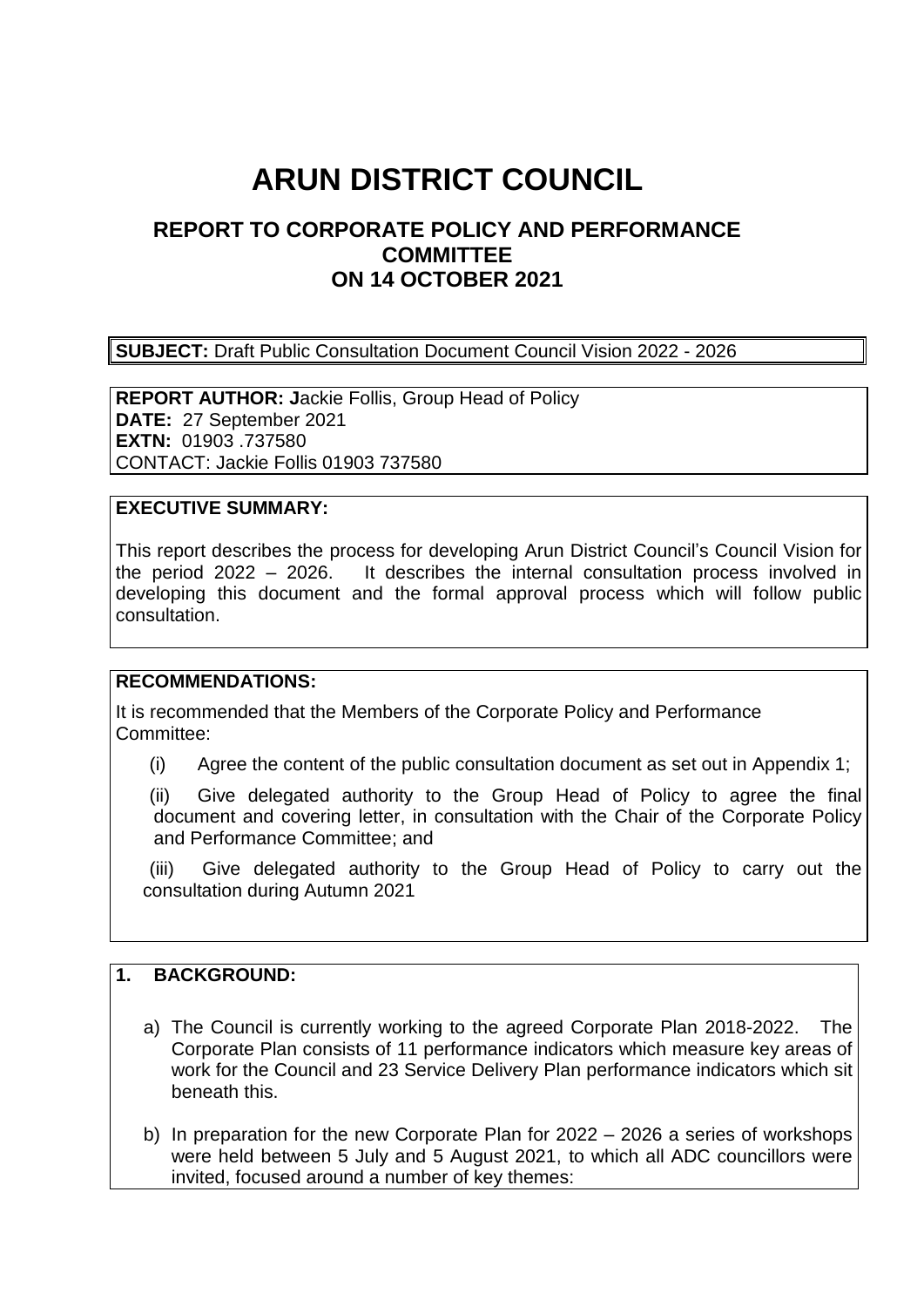- Improving the wellbeing of Arun District Council
- Delivering the right homes in the right places
- Supporting our environment to support us
- Fulfilling Arun's economic potential
- c) Members were asked to discuss what they believed the high level aims should be for each theme and ideas about ways to achieve these. 37 councillors attended one or more sessions. Full notes of these workshops were circulated to all Members, whether they were able to attend or not
- d) Following consultation with the Leader, Deputy Leader and Chief Executive and then informally with Corporate Policy and Performance Committee (CPPC) Members on the summary outcomes of the workshops, the document attached as Appendix 1 has been developed and it is intended that, with the agreement of CPPC Members, this forms the basis of public consultation during November 2021. Feedback from the consultation will be taken into account and changes made where appropriate before the final document returns to this Committee to consider the Vision and corporate performance indicators in February 2022. This will go to Full Council in March 2022. All Councillors and staff will have the opportunity to comment further during the public consultation period.
- e) In parallel with wider consultation on the overall aims for 2022-2026, CPPC will be asked to consider corporate performance indicators and Committees will be asked to consider service delivery plan indicators.
- f) The purpose of the Corporate Plan is to provide a high level framework that we can work towards when we make decisions at all levels for the next four years.

## **2. PROPOSAL(S):**

It is recommended that the Members of the Corporate Policy and Performance Committee:

- (iv)Agree the content of the public consultation document as set out in Appendix 1;
- (v)Give delegated authority to the Group Head of Policy to agree the final document and covering letter, in consultation with the Chair of the Corporate Policy and Performance Committee
- (vi)Give delegated authority to the Group Head of Policy to carry out the consultation during Autumn 2021

### **3. OPTIONS:**

(i)To agree the proposals set out in section 2 of this report

(ii) To not agree the proposals and make alternative proposals on the way forward, with the caveat that if an alternative course of action needs approval at the next CPPC meeting on 9 December 2021 there will be no time for external consultation before the final Council Vision must be approved for the 2022 – 2026 period